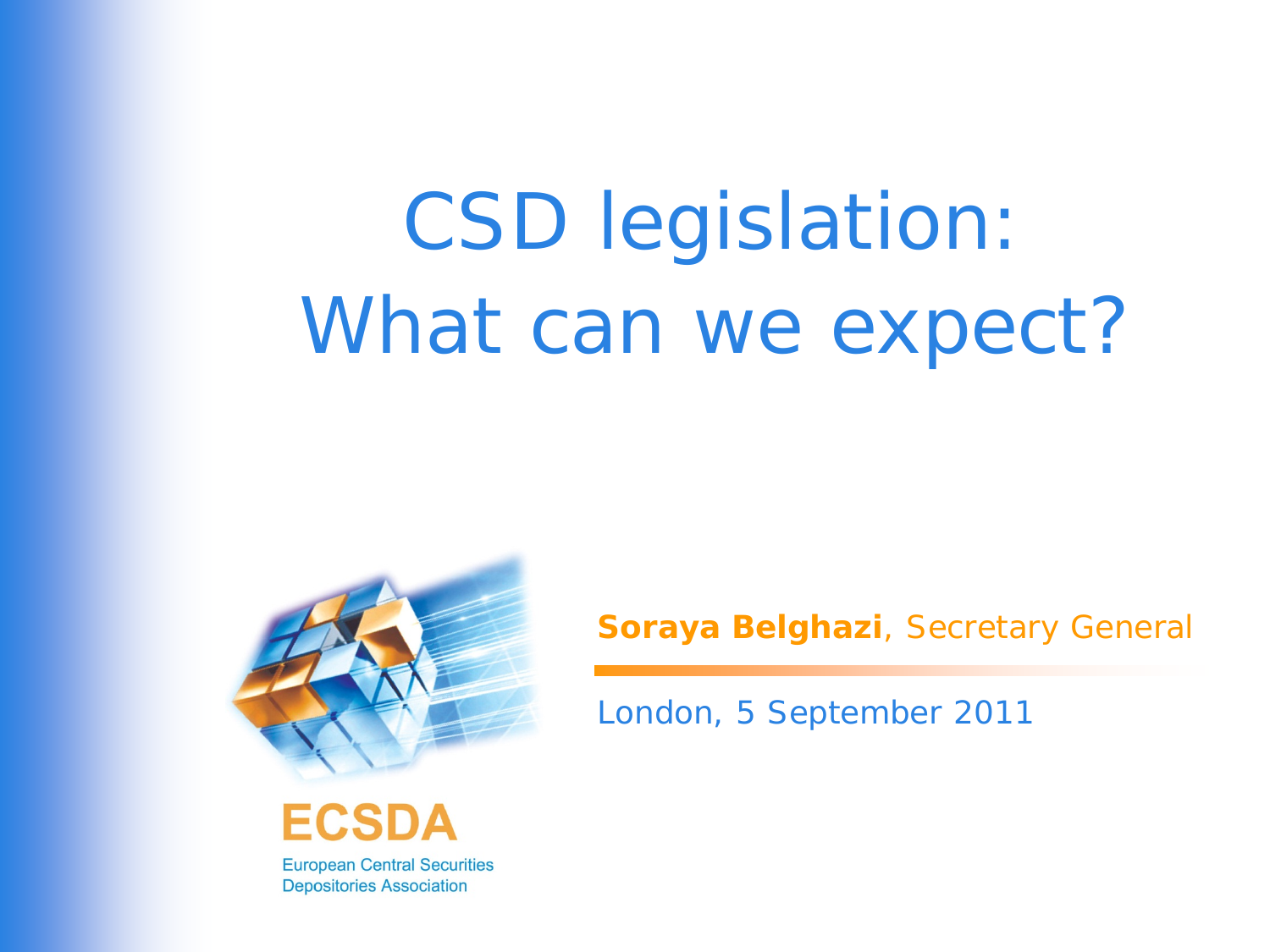



|                | ECSDA: Who are we?               |
|----------------|----------------------------------|
| $\overline{2}$ | Background: Why legislate?       |
| 3              | EC proposal: What to expect?     |
| $\overline{4}$ | Impact: How will it affect CSDs? |
| 5              | Next steps: When?                |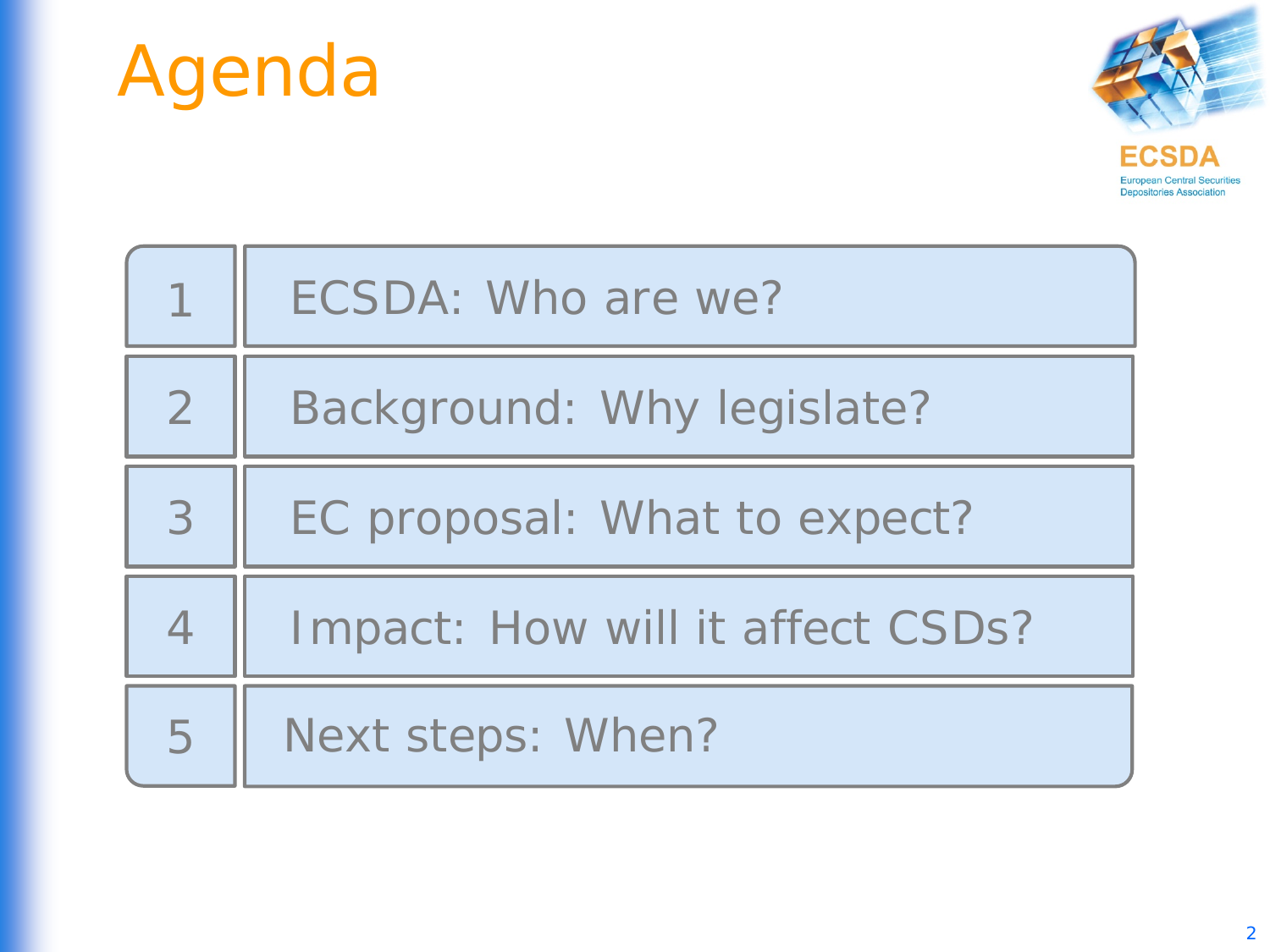



| 1              | <b>ECSDA: Who are we?</b>        |
|----------------|----------------------------------|
| $\overline{2}$ | Background: Why legislate?       |
| 3              | EC proposal: What to expect?     |
| $\overline{4}$ | Impact: How will it affect CSDs? |
| 5              | Next steps: When?                |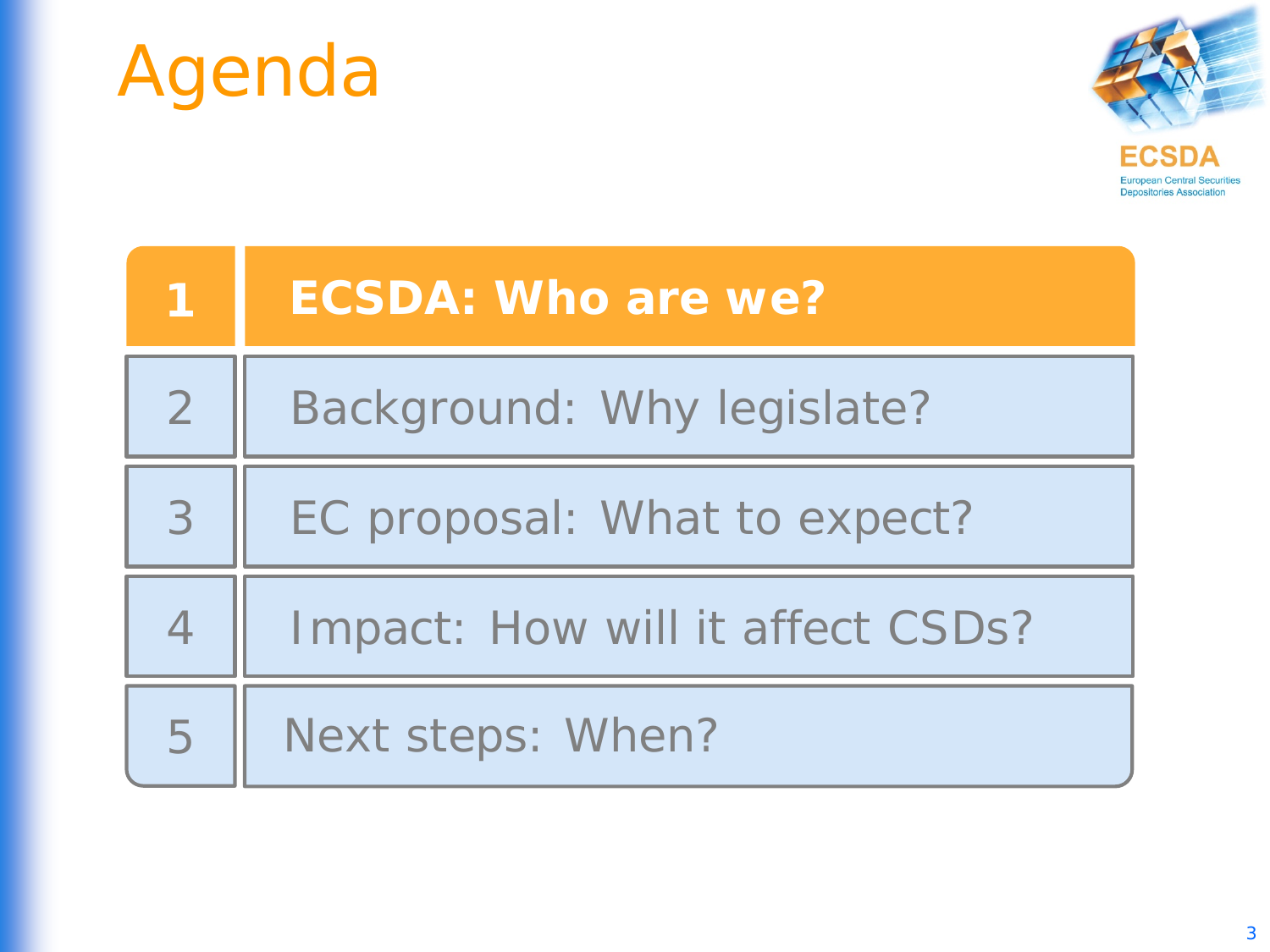## ECSDA: Who are we?



Depositories Association

**E**uropean **C**entral **S**ecurities **D**epositories **A**ssociation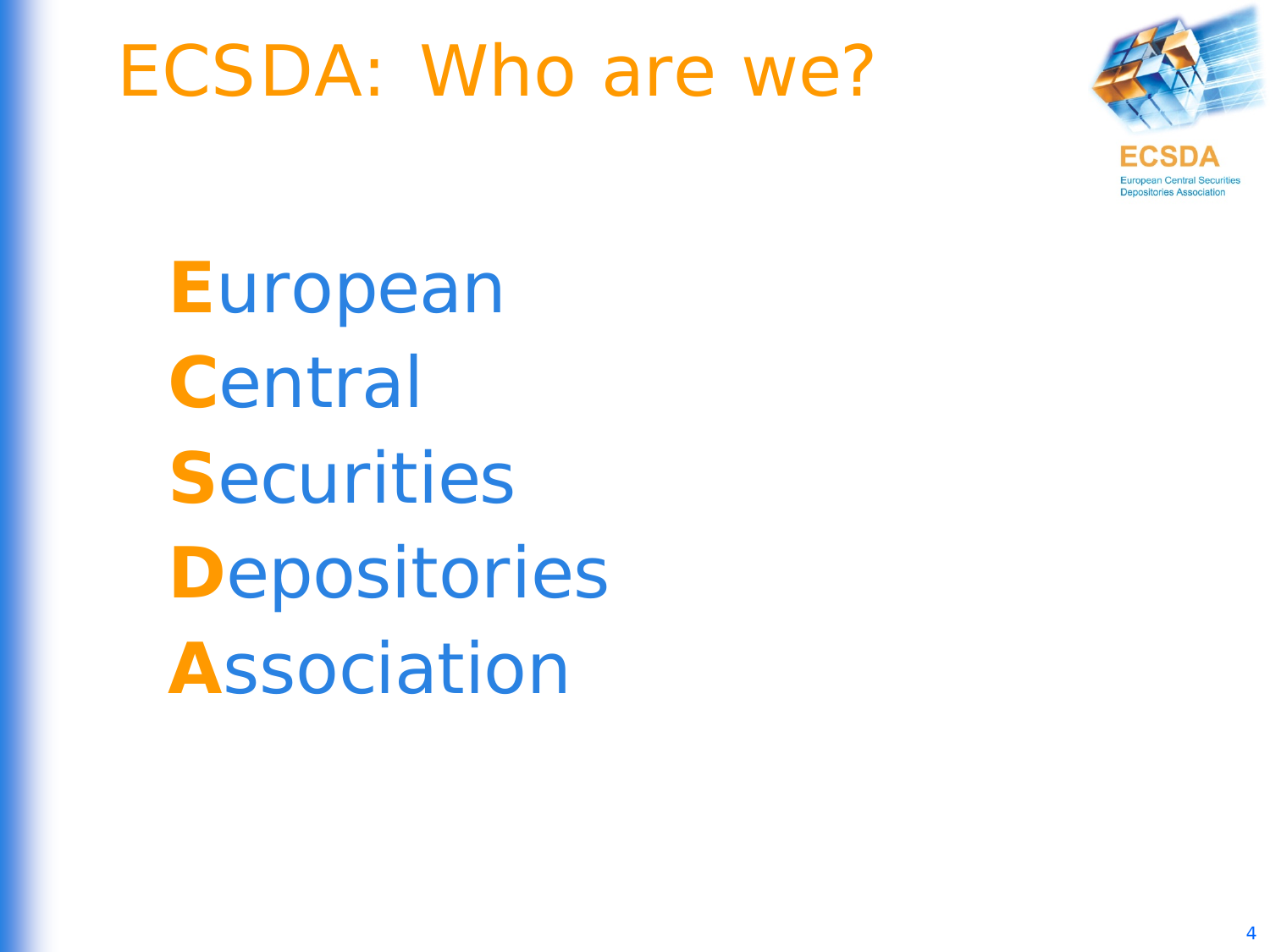## ECSDA members



- **41 (I)CSDs:** international and domestic securities depositories
	- $\rightarrow$  35 full members
	- **► 6 associate members (observers)**
- Located in **36 European countries**
- Active in **issuance, settlement and custody**

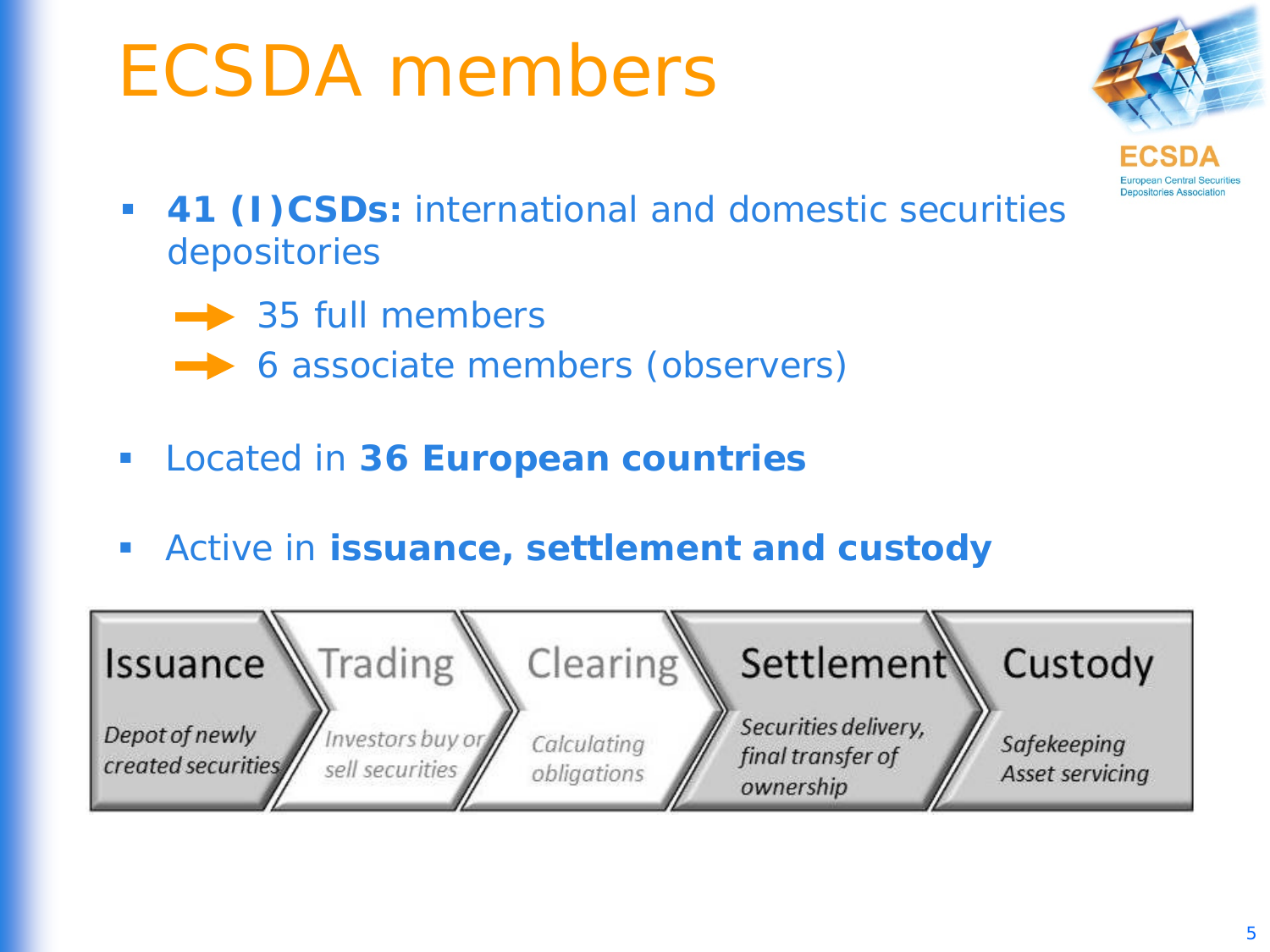# ECSDA objectives



ECSDA is a non-profit association whose main objective is to **support cooperation between European CSDs.** 

This cooperation can take various forms, such as:

- $\checkmark$  Developing expertise on the CSD business (studies, educational material…)
- $\checkmark$  Facilitating the exchange of best practices, including with other regional CSD associations
- $\checkmark$  Promoting CSDs' role for financial stability & efficiency
- $\checkmark$  Representing the common interest of European CSDs towards regulators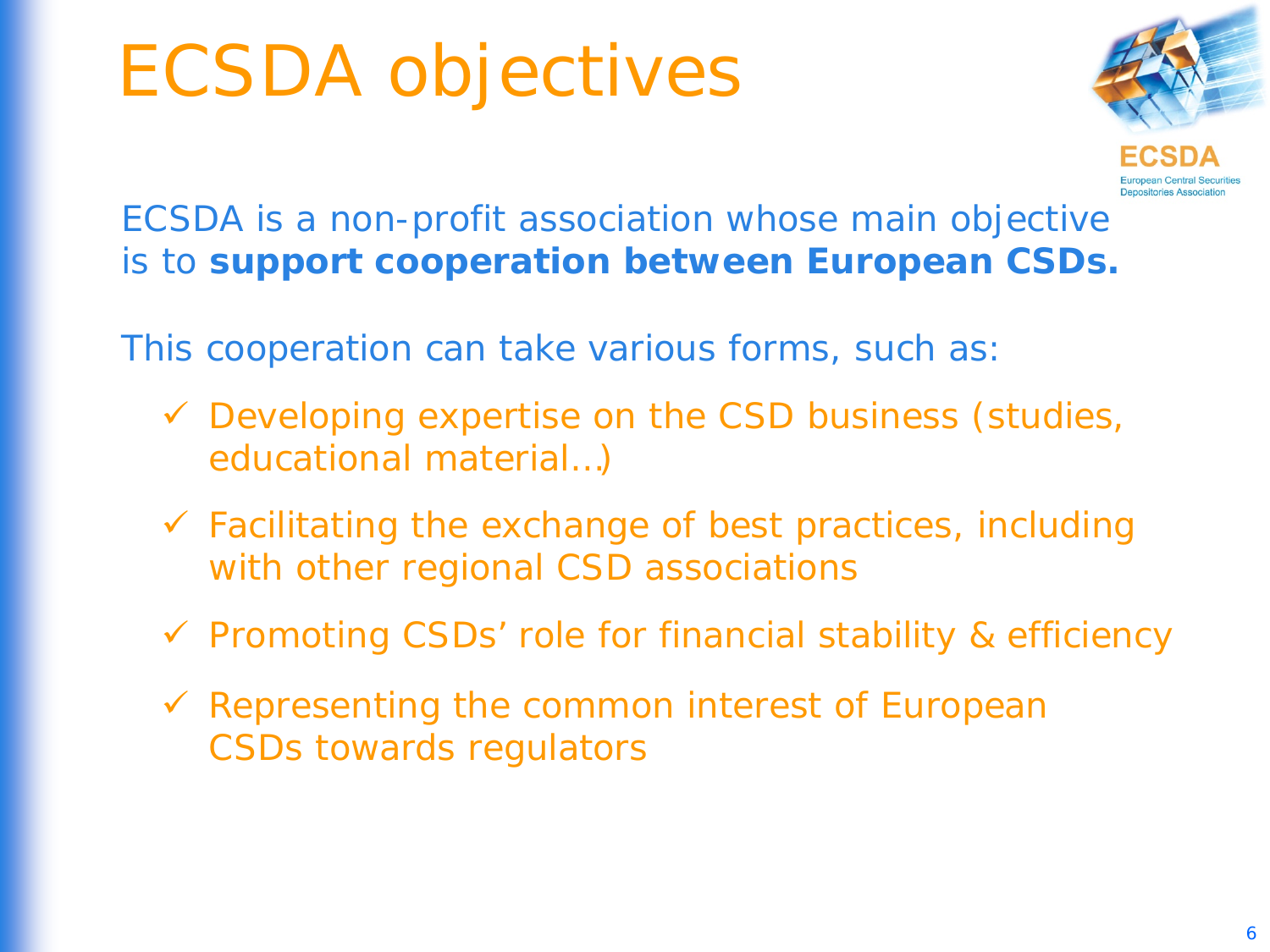



|                | ECSDA: Who are we?                |
|----------------|-----------------------------------|
| $\overline{2}$ | <b>Background: Why legislate?</b> |
| 3              | EC proposal: What to expect?      |
| $\overline{4}$ | Impact: How will it affect CSDs?  |
| 5              | Next steps: When?                 |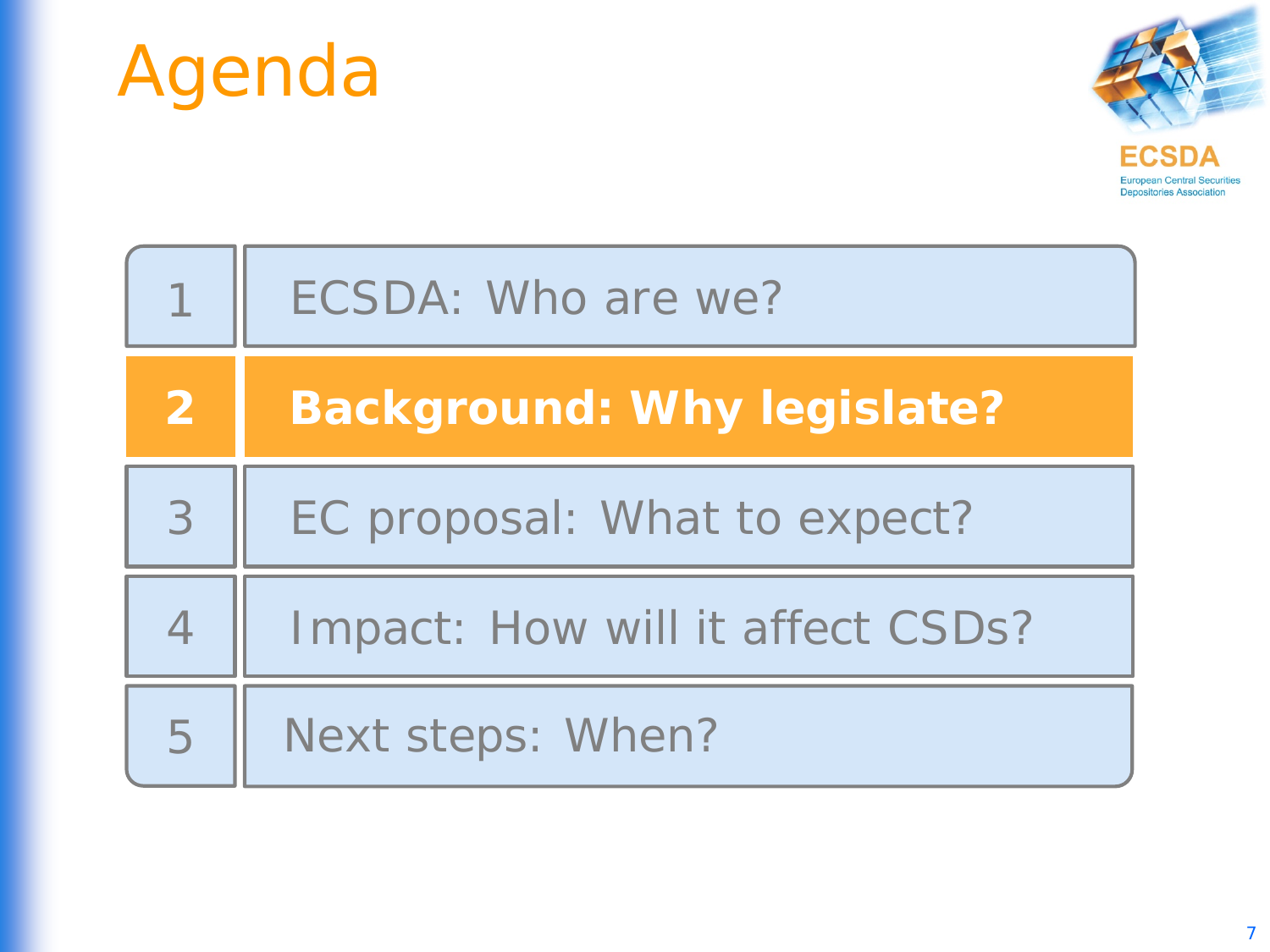# Why legislate on CSDs?





**Financial crisis** CSDs proved resilient in the crisis.

- $\checkmark$  Mitigating operational risk
- $\checkmark$  Processing unprecedented volumes



CSDs not the focus of G20 reform

- $\checkmark$  Priority rather on CCP clearing
- OTC derivatives rather than cash market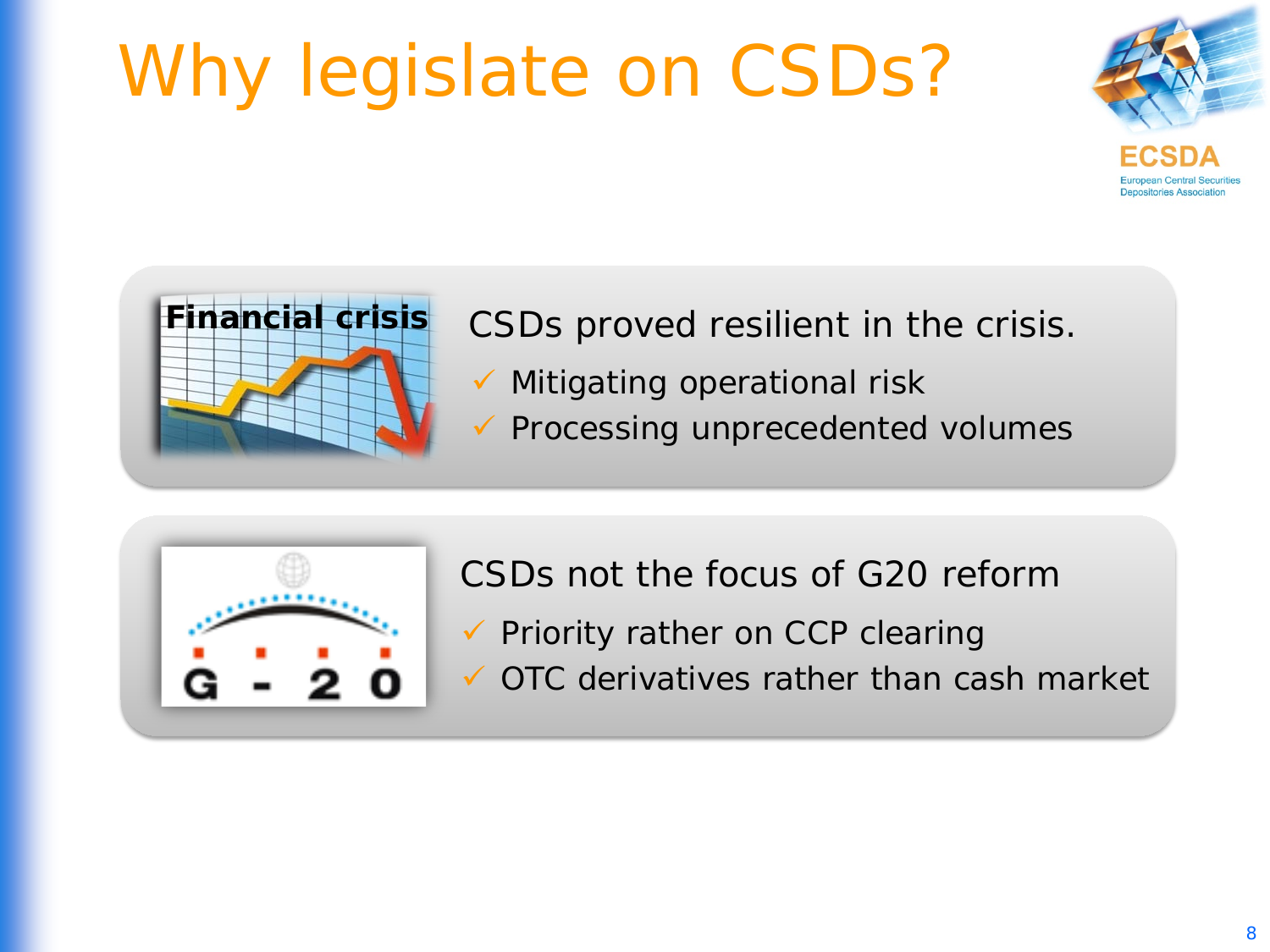## Why legislate on CSDs?



No market failure, but other valid reasons:

- Having a consistent & **comprehensive framework along the value chain** (MiFID/trading, EMIR/CCPs…)
- **Removing obstacles** to efficient cross-border settlement & custody (cf. Giovannini process)
- Overcoming **limitations of self-regulation** (cf. Code of Conduct Access & Interoperability Guideline)
- Harmonising prudential framework to ensure **longterm safety and soundness of CSDs**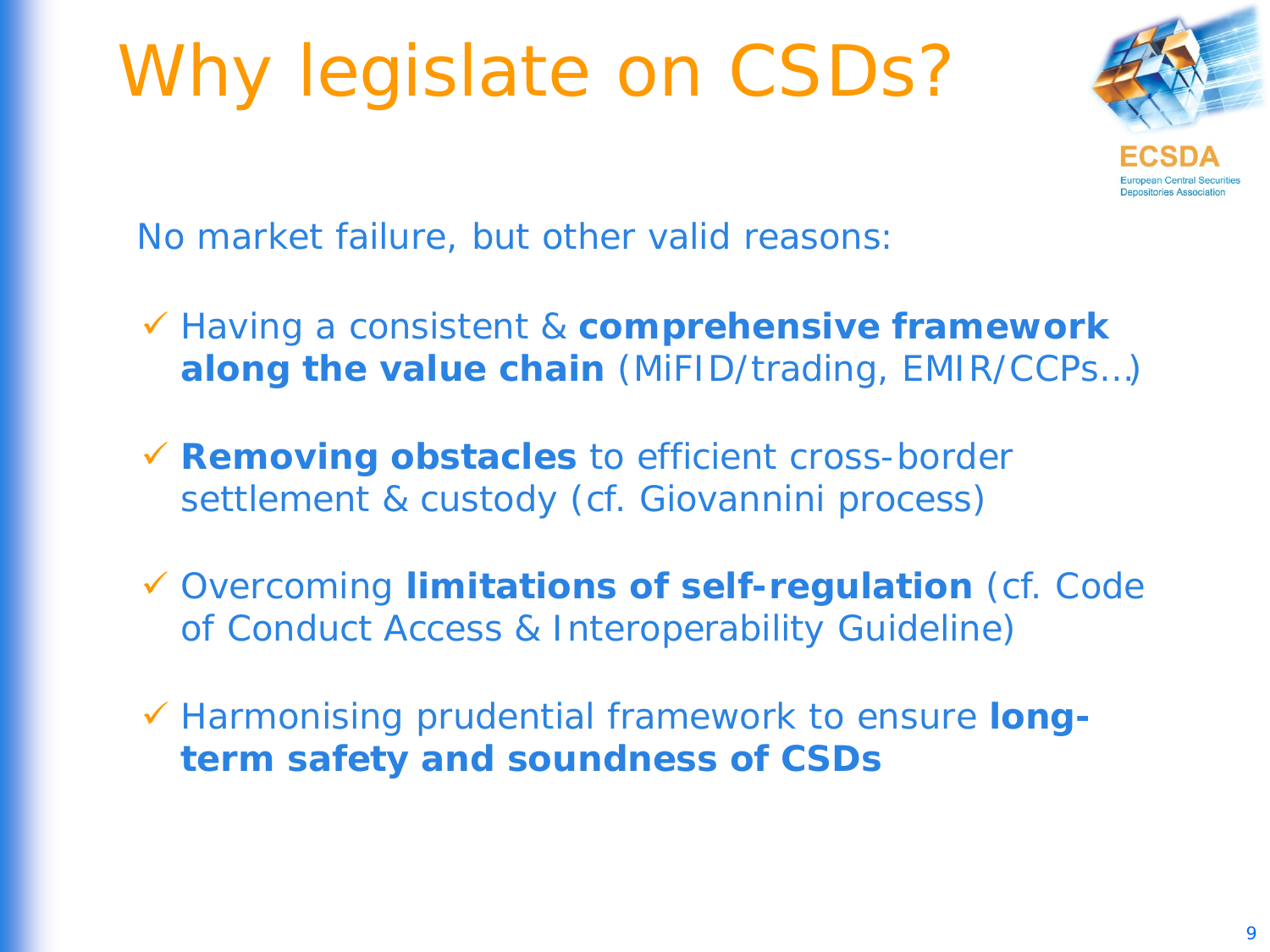



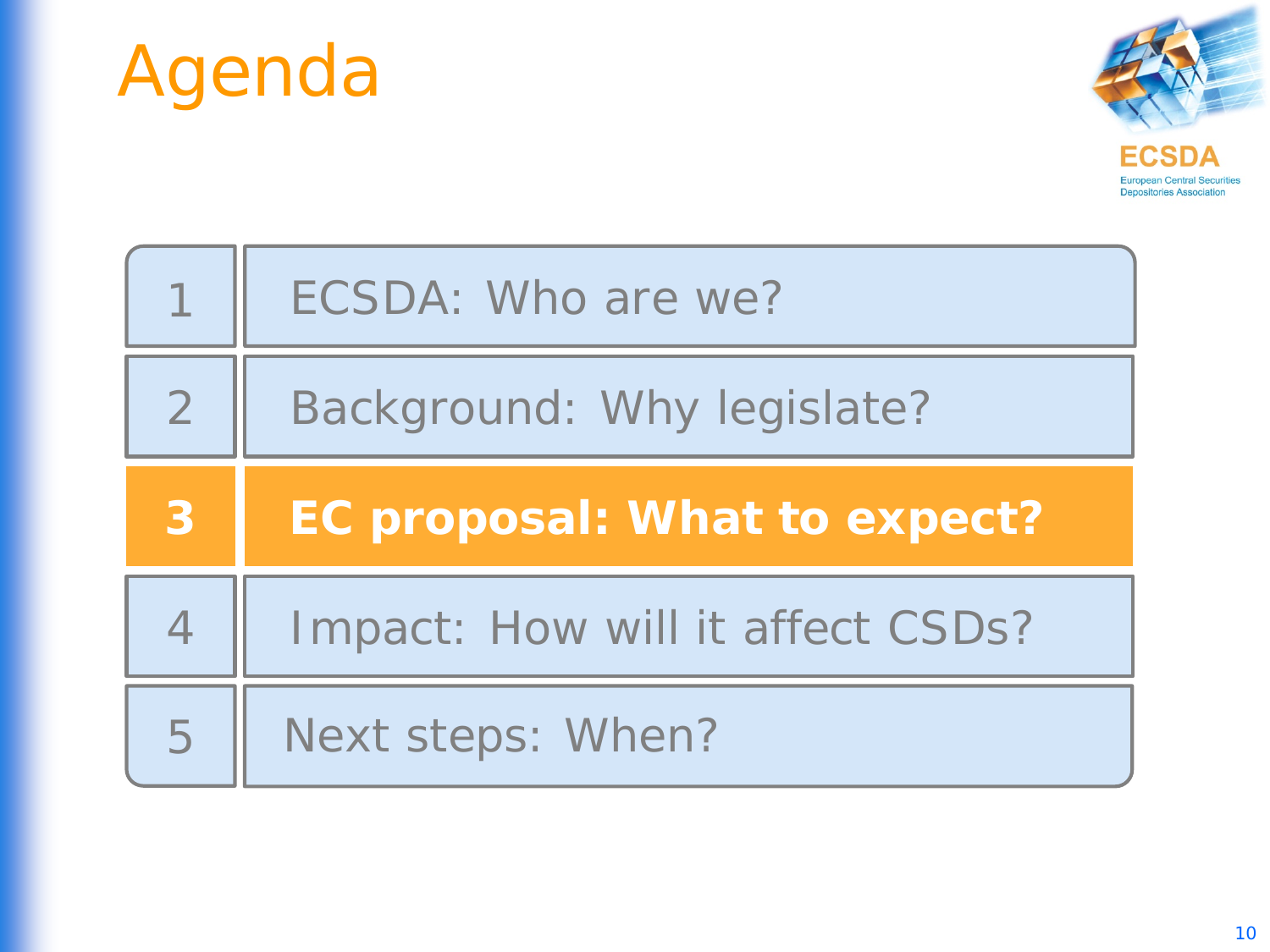### What to expect?



**13 Jan. 2011**: EC releases public consultation on CSD legislation and "certain aspects of securities settlement"



*Consultation paper gives an indication of the possible "building blocks" of future legislation*

**1 March 2011**: Deadline for responses

 $\checkmark$  More than 100 responses sent to EC

**Nov. 2011 (?)**: EC to adopt official legislative proposal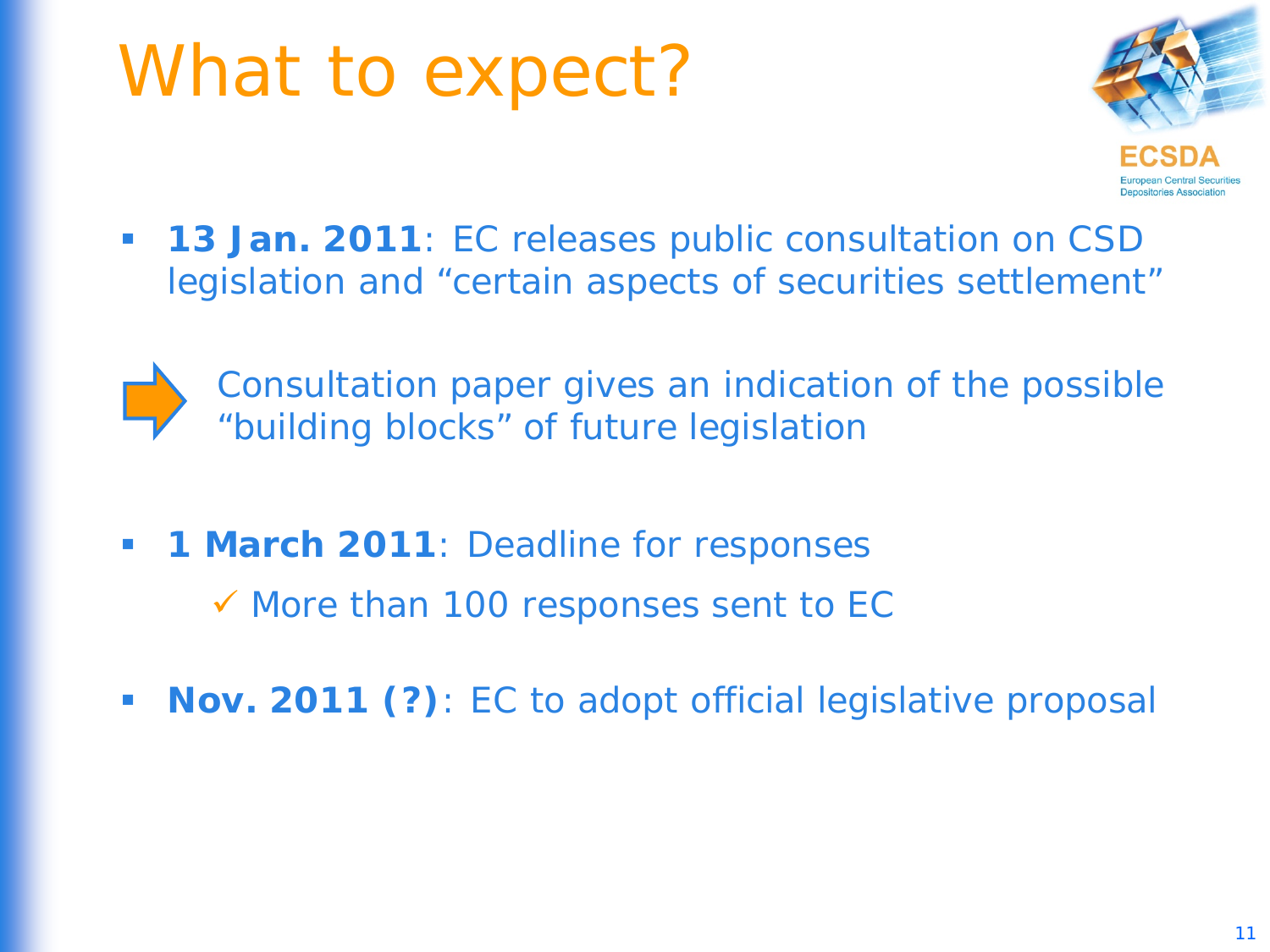## What to expect?



Part 1: CSDs

- CSD services (definitions, licensing)
- Supervision & prudential requirements
- Access rights & interoperability

Part 2: Settlement process

- Harmonisation of settlement cycles
- Settlement discipline measures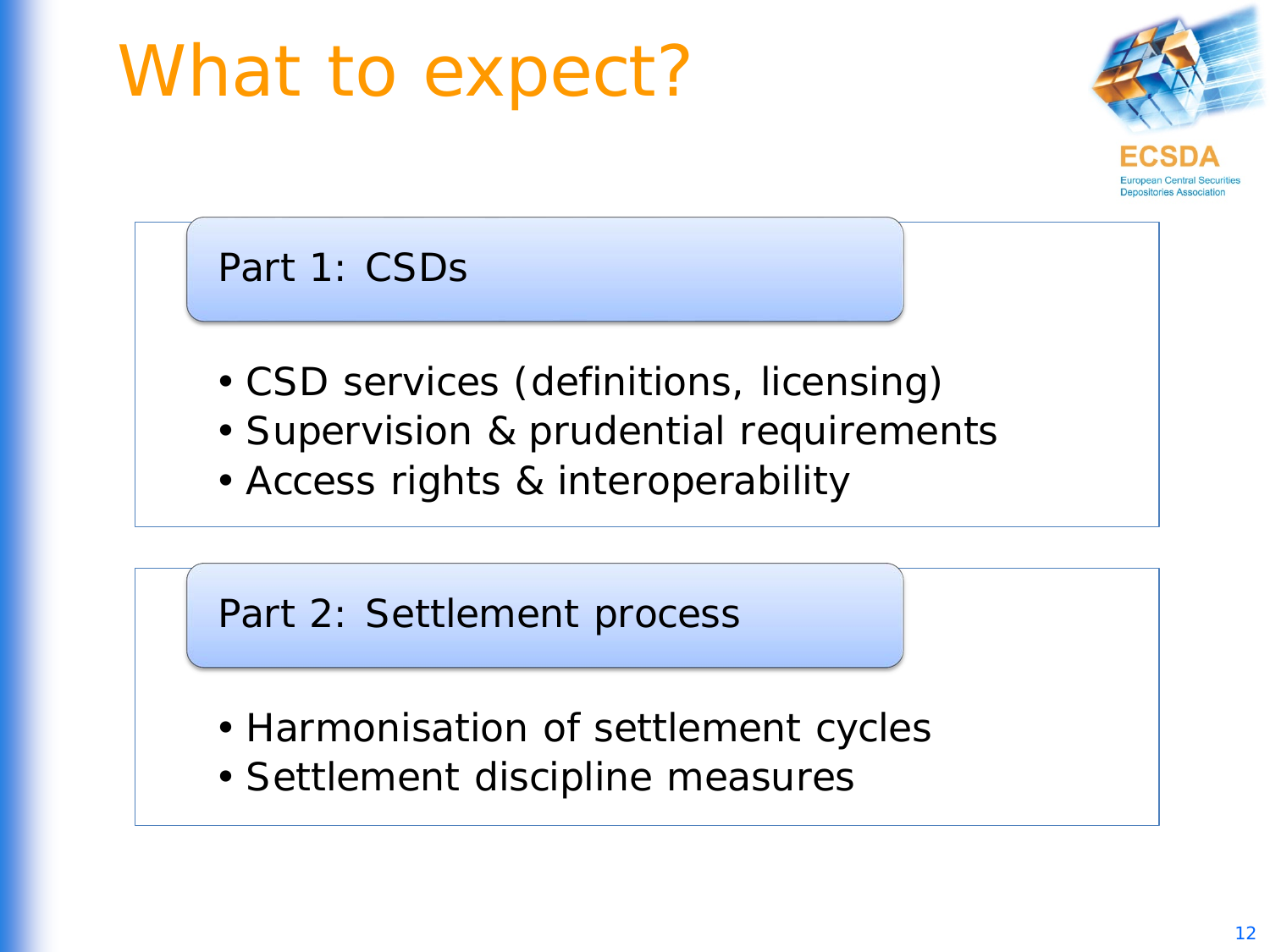## 1- CSD services



| What' new?                                                 | Challenges                                                                                                 | Possible benefits                                                                          |
|------------------------------------------------------------|------------------------------------------------------------------------------------------------------------|--------------------------------------------------------------------------------------------|
| <b>Distinction</b><br>between core &<br>ancillary services | • Encompass all<br>existing CSDs (how<br>many "core"<br>functions<br>required?)<br>Exemptions?             | Single EU<br>definition &<br>license<br>could make<br>it easier for<br>CSD <sub>s</sub> to |
| List of<br>authorised CSD<br>services                      | Non-exhaustive list<br>to allow for<br>innovation?<br><b>Banking license?</b><br>(only some CSDs<br>today) | evel playing field<br>develop<br>operations<br>outside of<br>domestic<br>market            |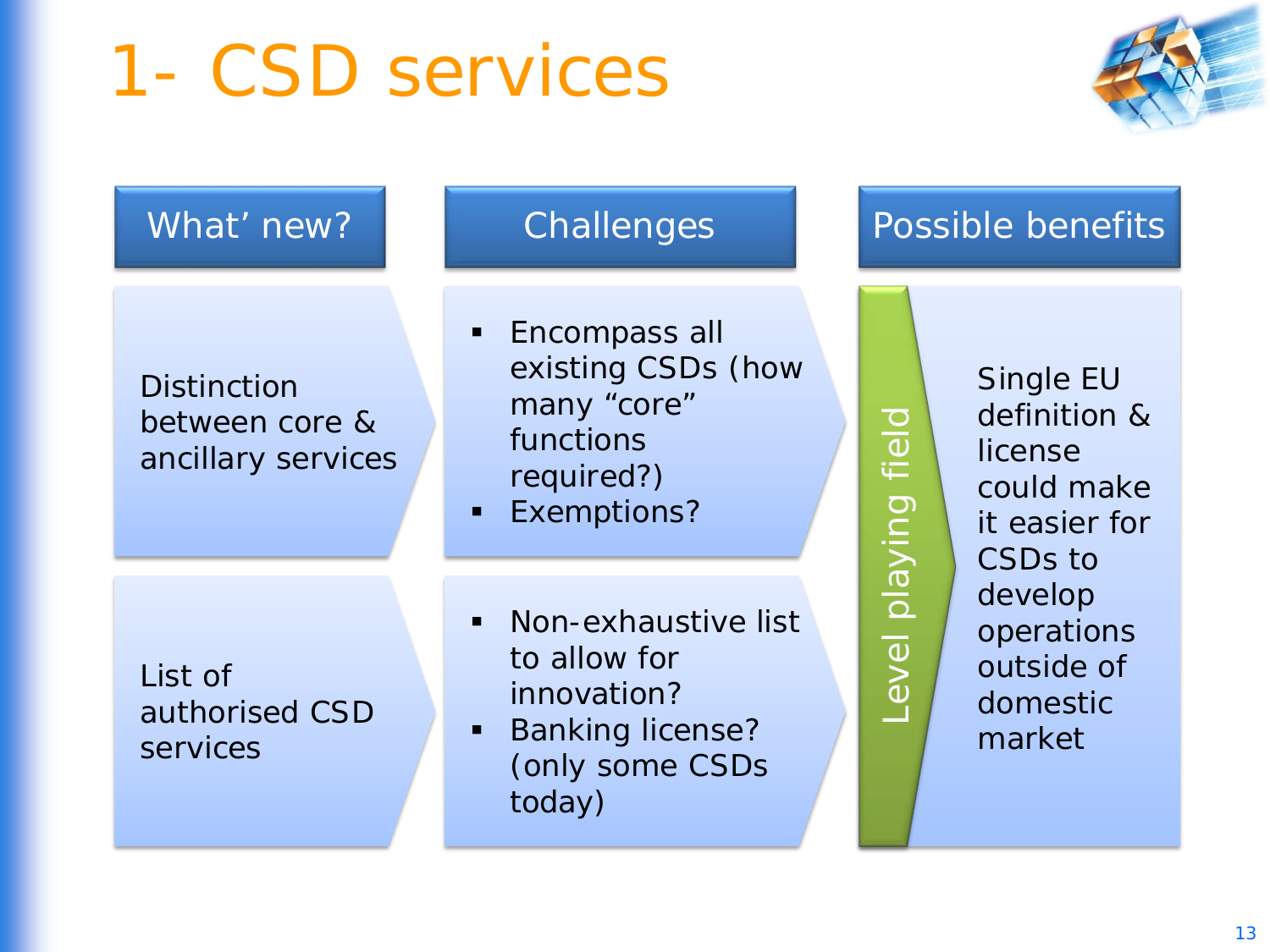# 2- Prudential supervision



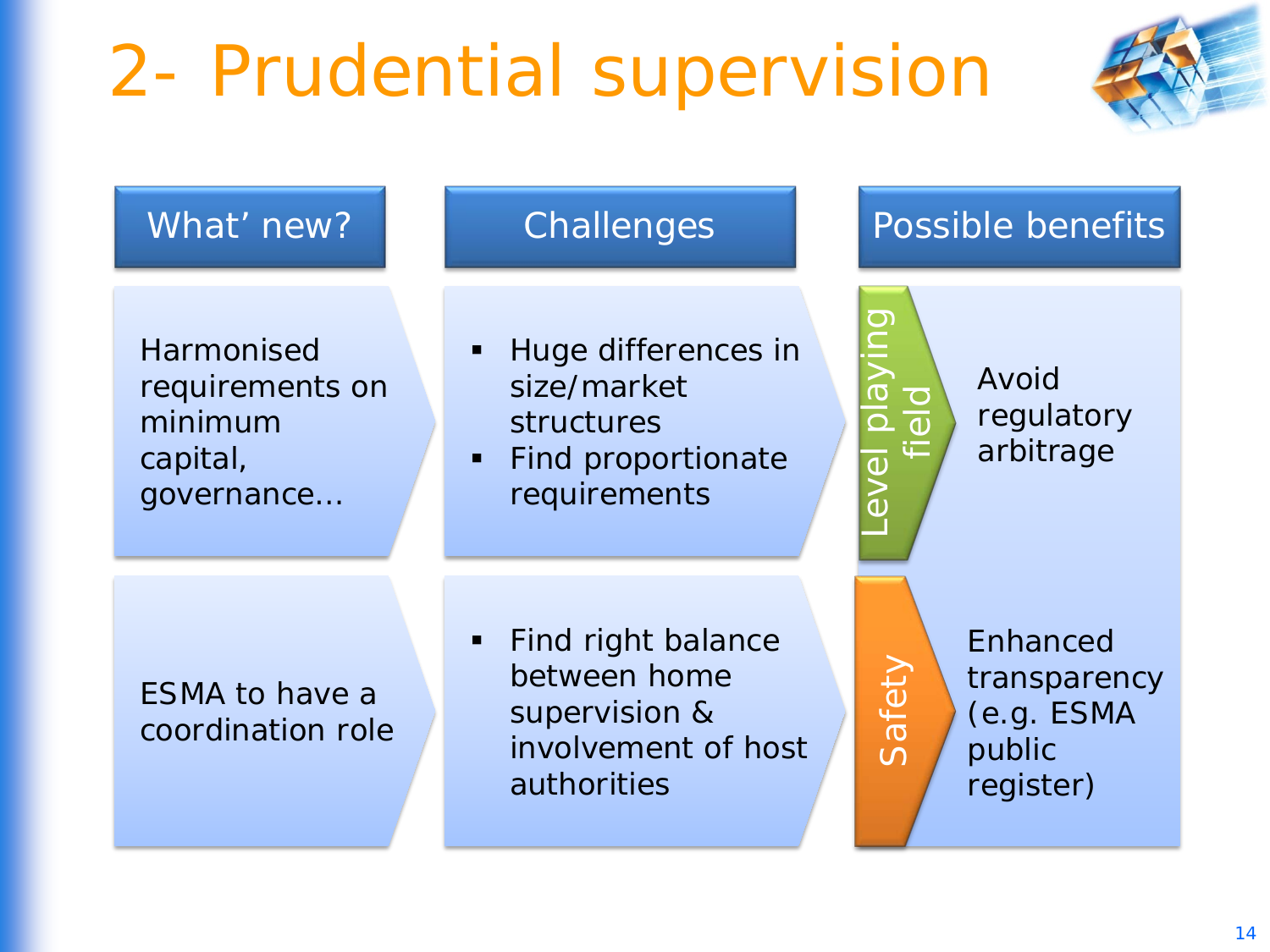# 3- Access & Interoperability



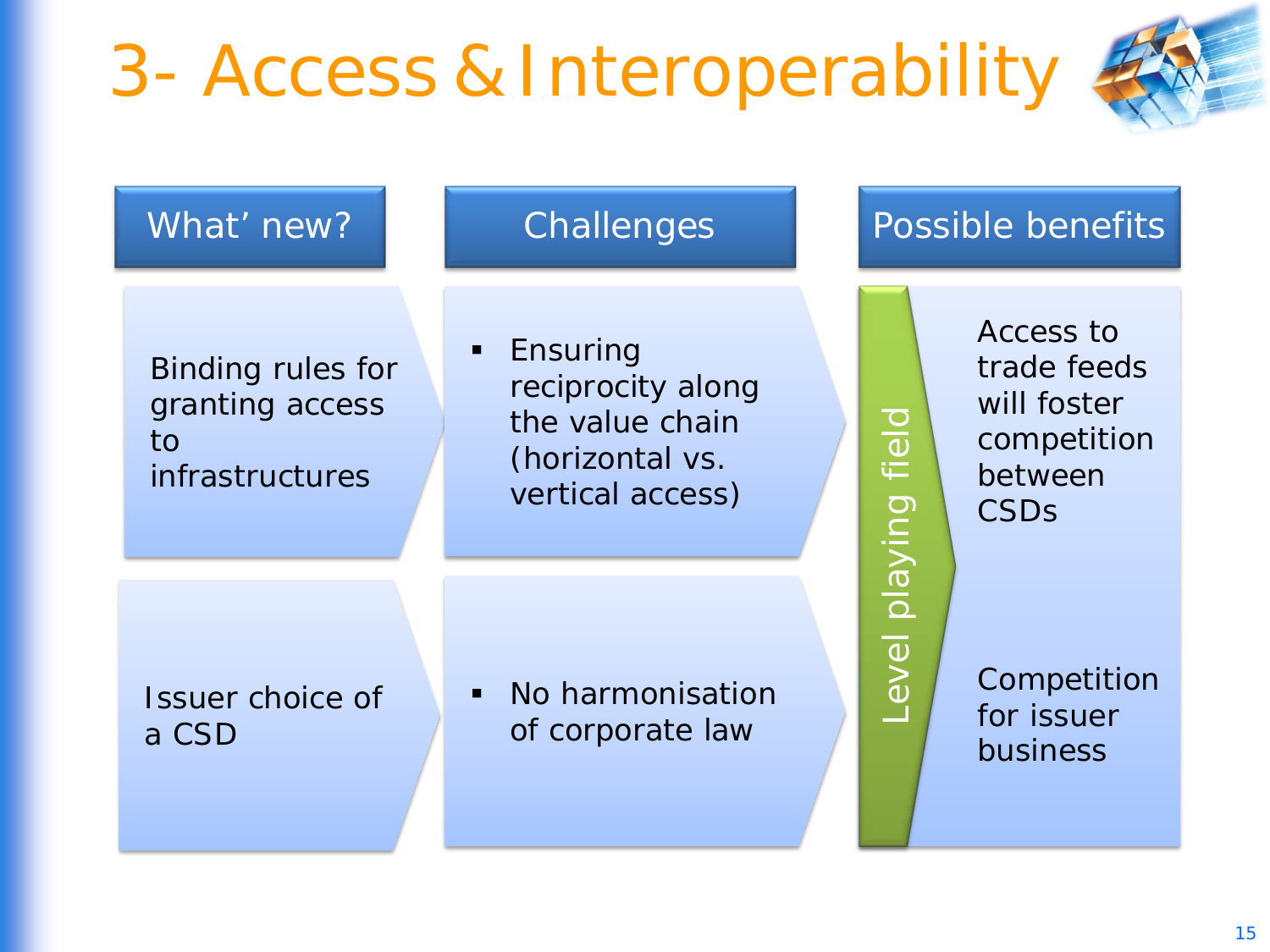# 4- Settlement process



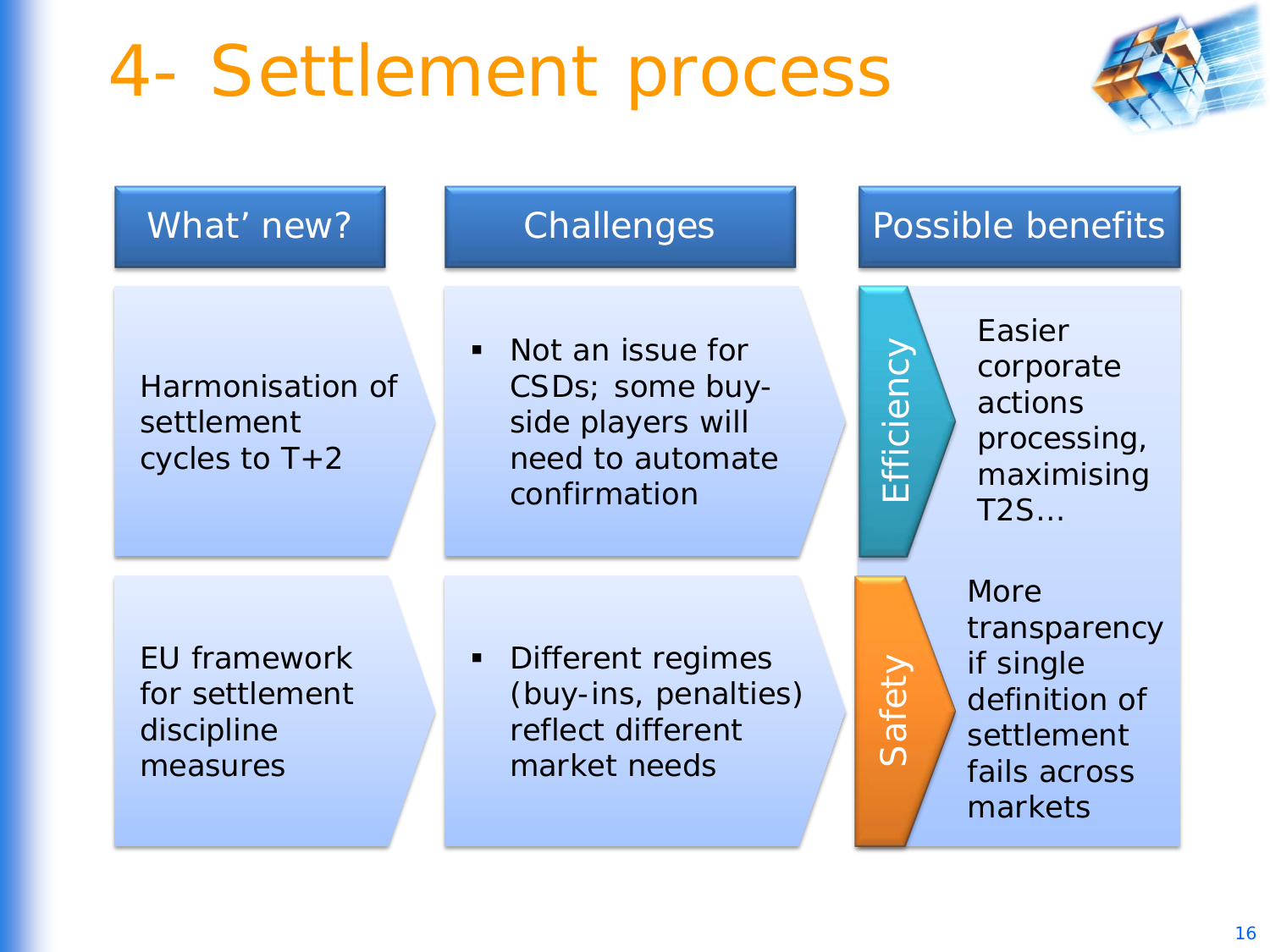



|                | ECSDA: Who are we?                      |
|----------------|-----------------------------------------|
| $\overline{2}$ | Background: Why legislate?              |
| 3              | EC proposal: What to expect?            |
| 4              | <b>Impact: How will it affect CSDs?</b> |
| 5              | Next steps: When?                       |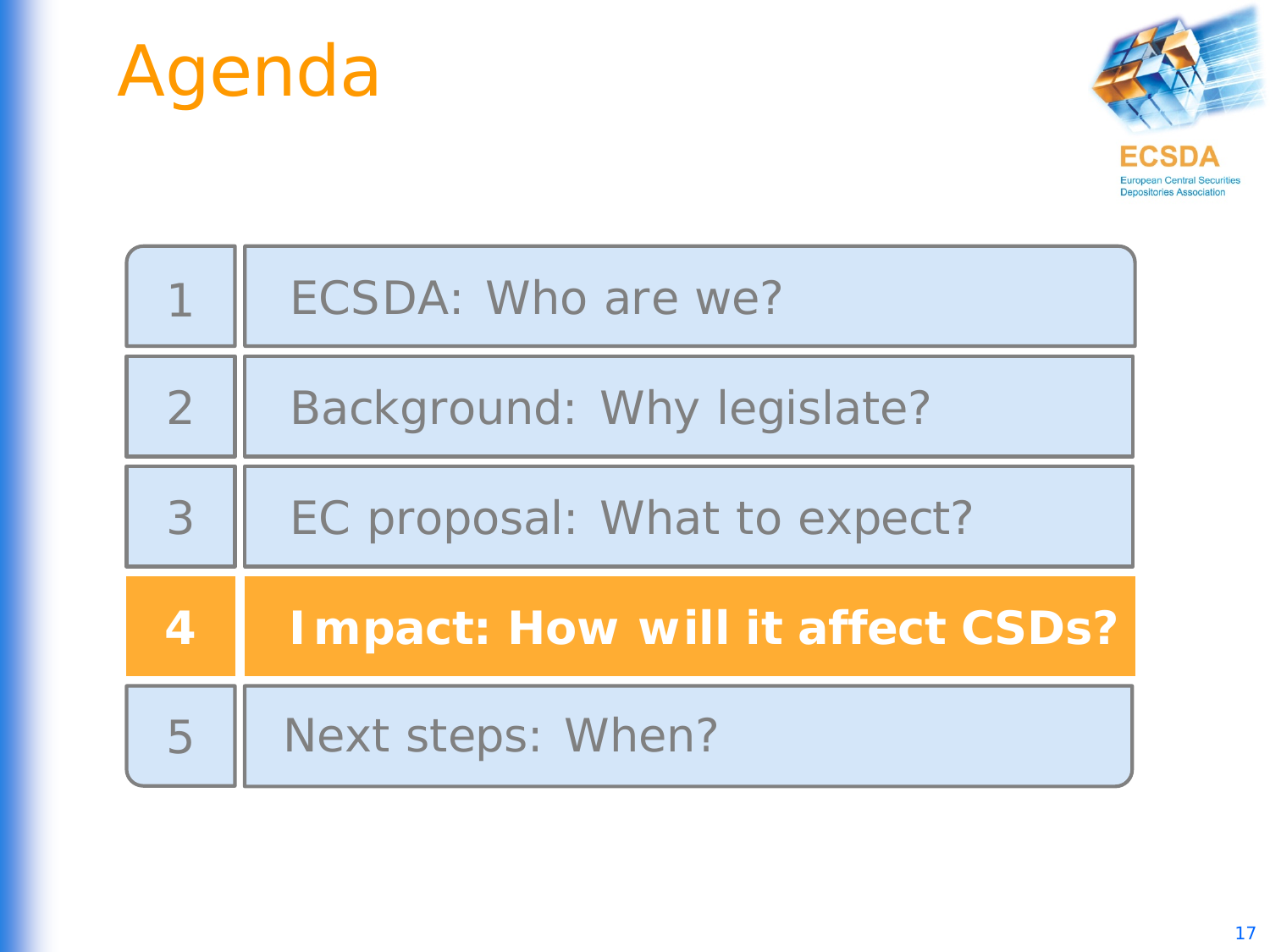#### Possible impact of legislation



- **EC** impact assessment to be released together with draft legislation.
- Actual impact on CSDs will depend on final provisions  $\checkmark$  Regulation rather than directive?
- Most of all, it will depend on the **combined impact** of legislation & other initiatives (T2S, market harmonisation, consolidation etc.)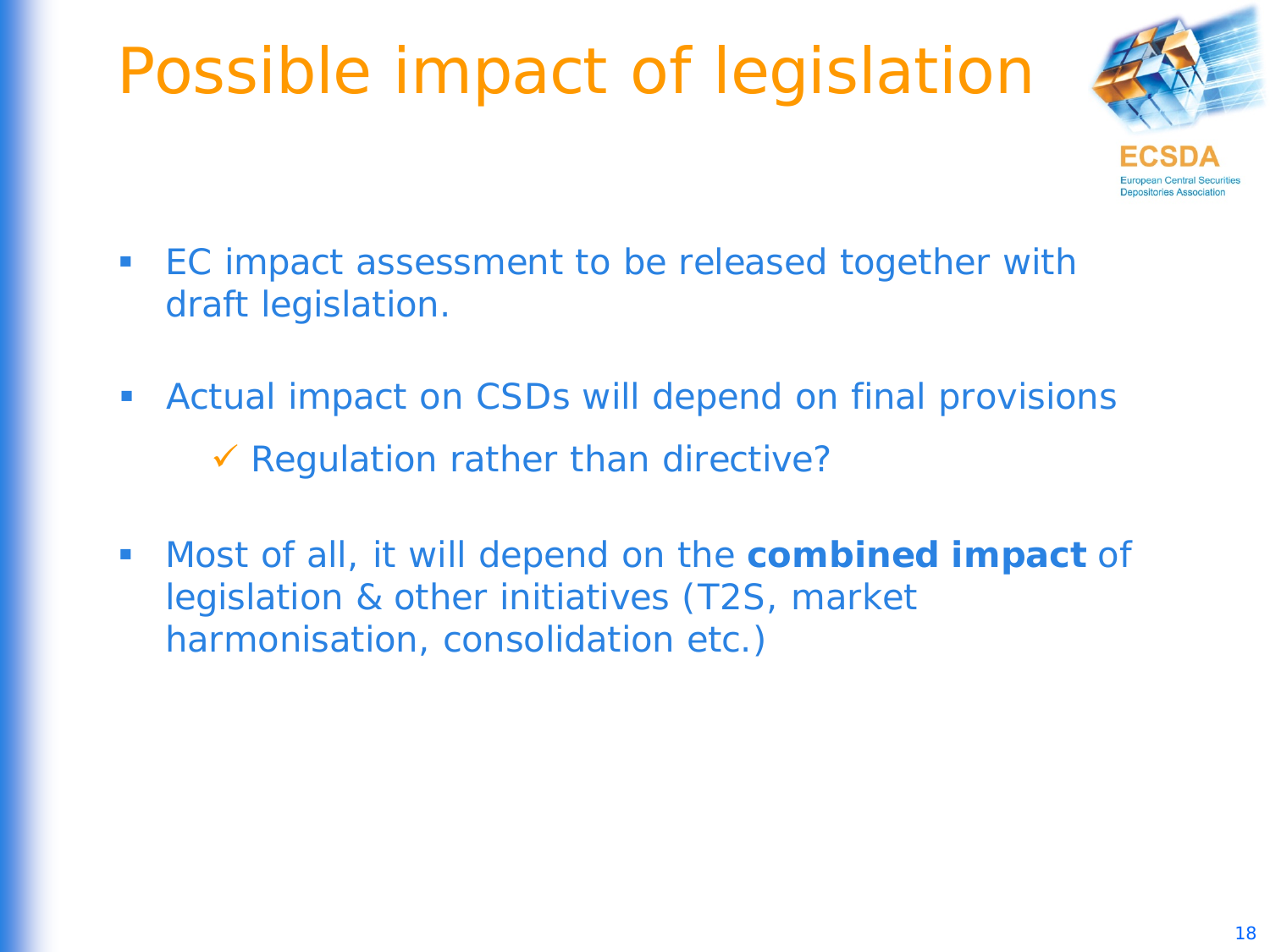



Primary objective of current & pending initiatives:

Law Directive)

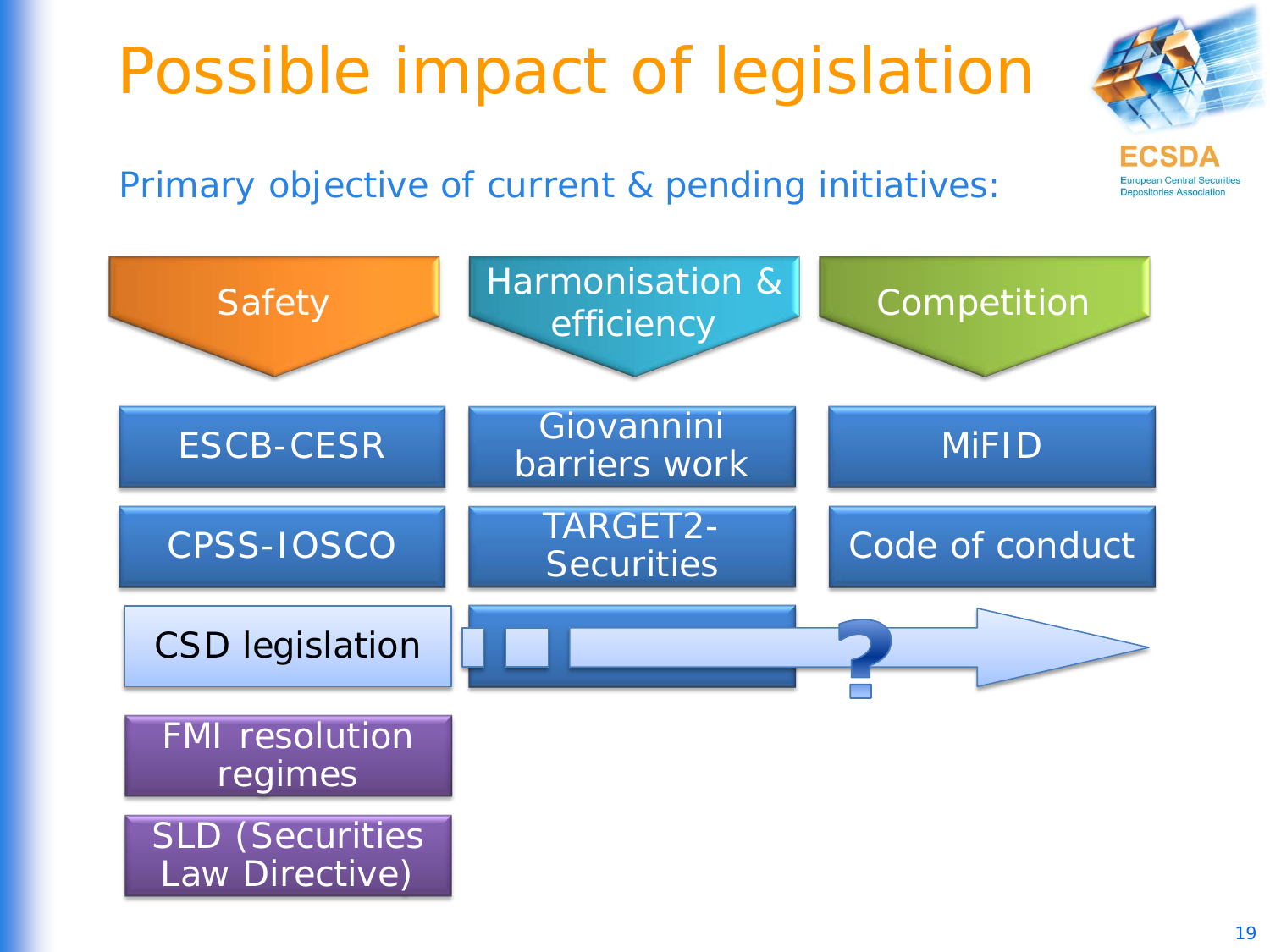## Possible impact of legislation





#### **Opportunities**

- "Passport" for CSD services across the single market
- $\checkmark$  Access to non-domestic issuers
- $\checkmark$  Access rights to other infrastructures



- $\checkmark$  Too strict requirements might discourage use of **CSDs**
- $\checkmark$  Risk of hampering innovation
- Risk of inconsistency with global initiatives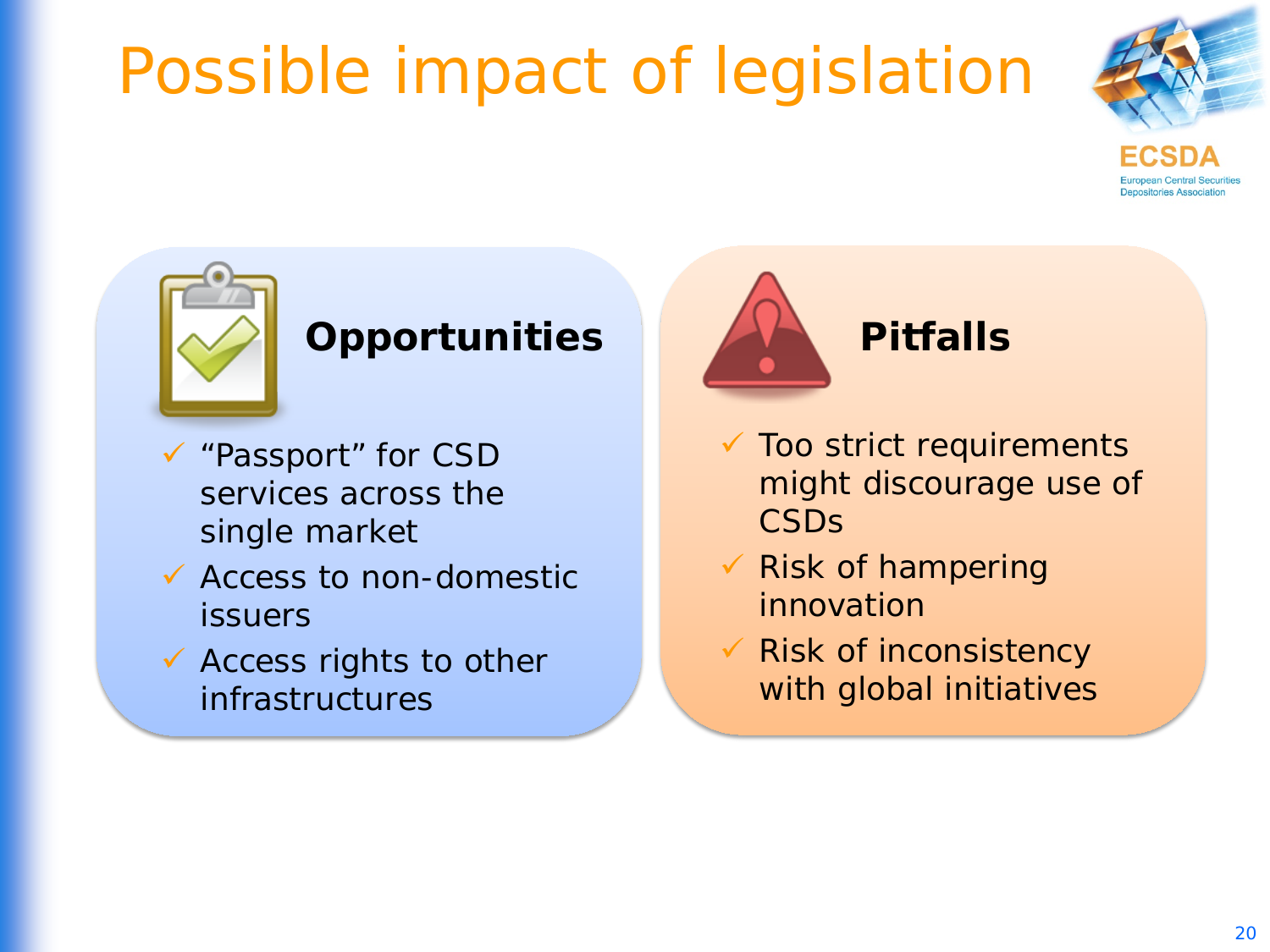



|                | ECSDA: Who are we?               |
|----------------|----------------------------------|
| $\overline{2}$ | Background: Why legislate?       |
| 3              | EC proposal: What to expect?     |
| $\overline{4}$ | Impact: How will it affect CSDs? |
| 5              | <b>Next steps: When?</b>         |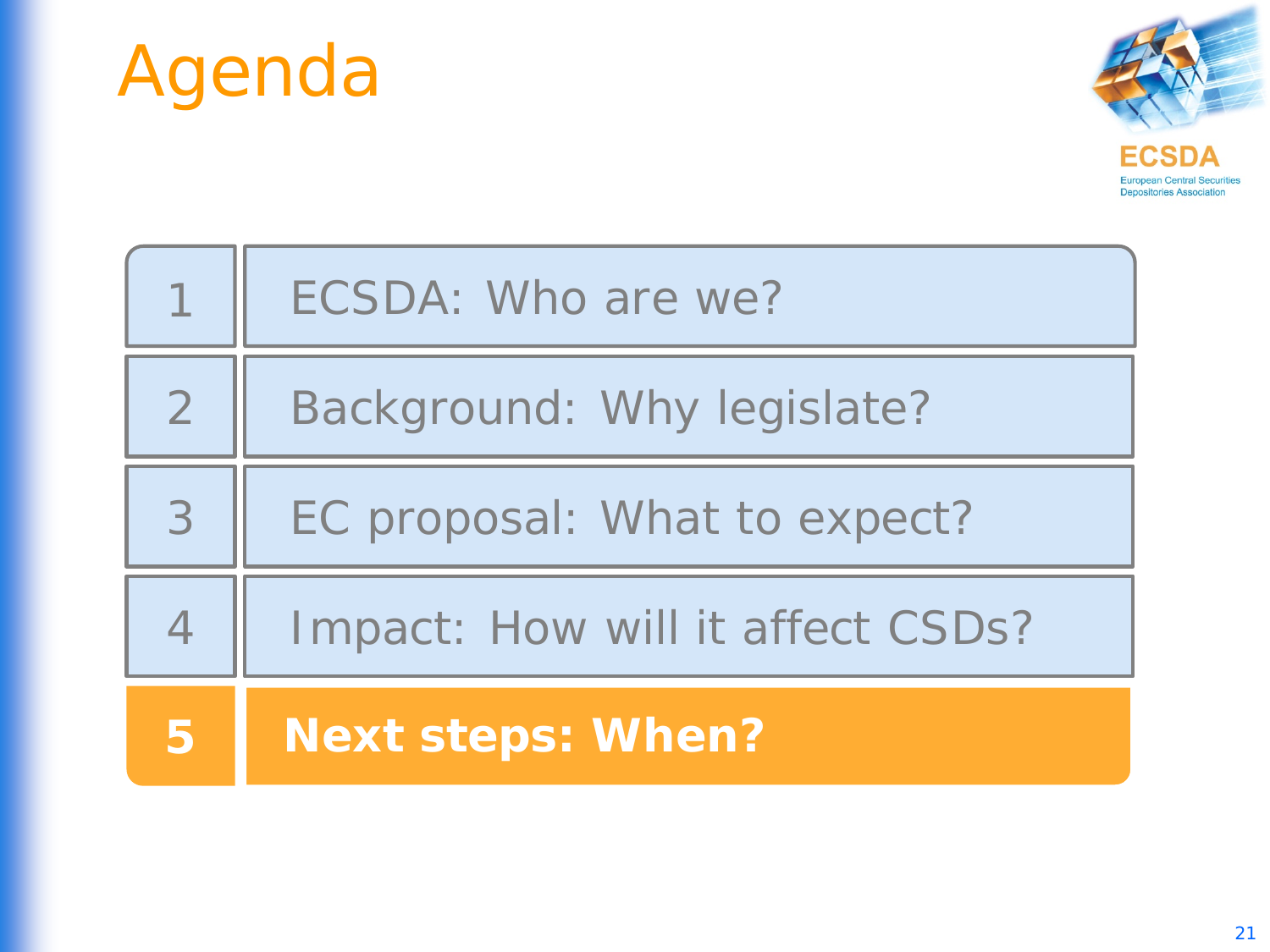# **2011 2012 2013 2014**

**Oct/Nov.** EC adopts draft legislative proposal

Timeline

**End 2012 Political** agreement expected

**End 2013/ Early 2014** ESMA Implementing

measures

**Sept. 2014** T2S implementation

**By +/-Jan.**  Proposal goes to co-decision

#### **Early 2013**

Entry into force after *OJ* publication

epositories Associatio

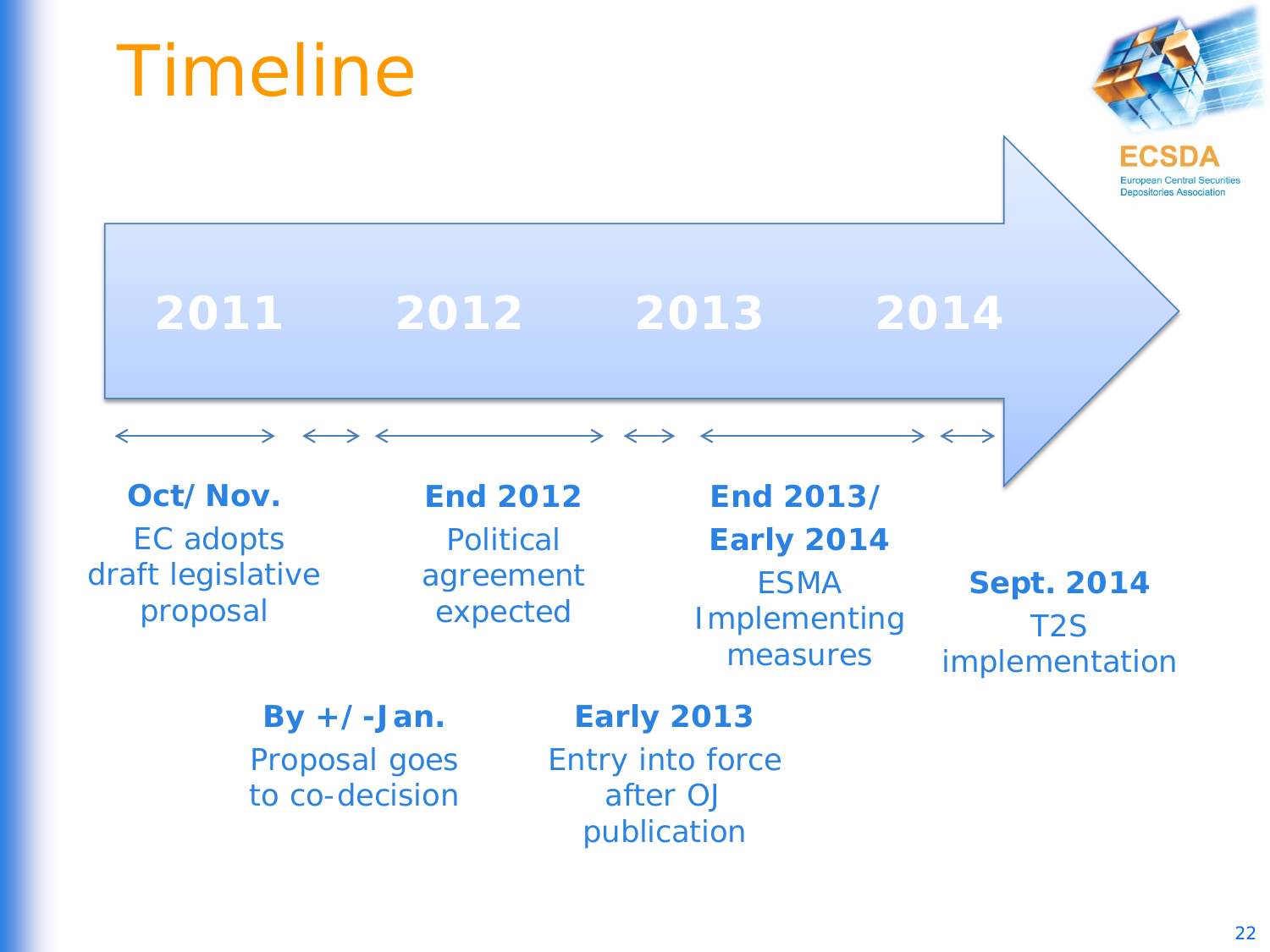## Conclusion



- Most stakeholders agree that EU legislation on CSDs can bring important benefits to financial markets
- Issues for debate have already been identified (access rights, scope of CSD services…)



The upcoming legislation should allow CSDs to provide **harmonised & commoditised services which foster market-wide safety, efficiency & transparency.**